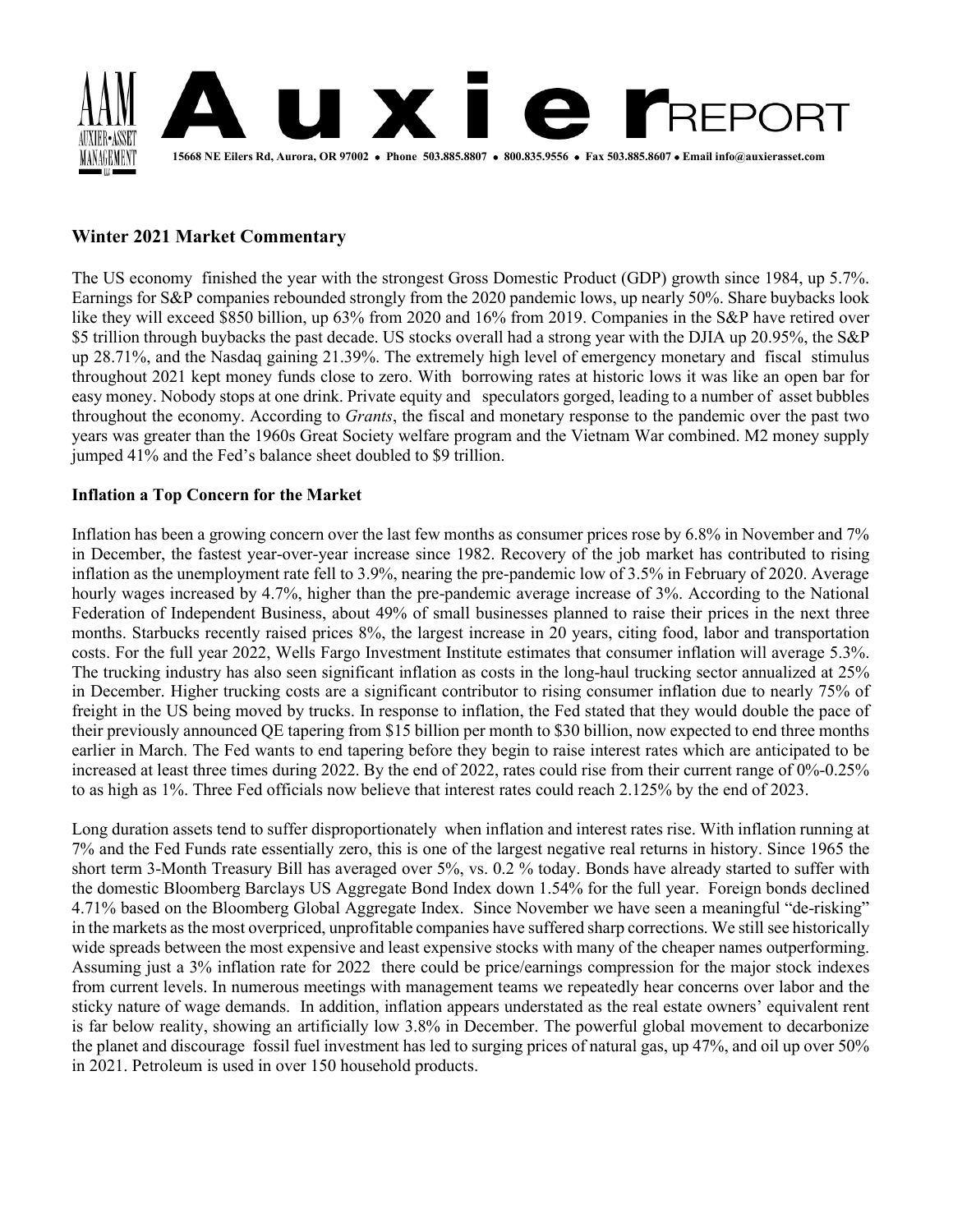#### **Market Gains Becoming More Concentrated**

Over the last few years, the market has become increasingly driven by a smaller and smaller set of powerful platform companies. In mid-December, five stocks, Microsoft, Apple, Alphabet, Nvidia and Tesla, accounted for 35% of the S&P's advance. Tesla would need to decline over 70% to trade on par with the valuation of Toyota, the largest US auto seller. That could torpedo the index.





**Fourth Quarter 2021 Performance Update**

Auxier Focus Fund's Investor Class returned 7.94% in the fourth quarter vs. 11.03% for the cap-weighted S&P 500 Index and 7.87% for the DJIA. Small stocks as measured by the Russell 2000 returned 2.14%. The MSCI Emerging Markets Index declined 1.24%, the MSCI China Index (USD) declined 6.06% and the CSI 300 Index returned 1.60%. A 60/40 S&P 500 and Bloomberg Barclays US Aggregate blended index returned 6.57%. Bonds, as measured by the Bloomberg Barclays US Aggregate Bond Index, returned 0.01% for the quarter. Stocks in the Fund comprised 96.0% of the portfolio. The equity breakdown was 86.4% domestic and 9.6% foreign, with 4.0% in cash and short-term debt instruments. The Fund gained 20.03% for the full year 2021 with the equity component up 21.92%. A hypothetical \$10,000 investment in the Fund since inception on July 9, 1999 to December 31, 2021 is now worth \$56,376 vs. \$52,030 for the S&P 500. The equities in the Fund (entire portfolio, not share class specific) have had a cumulative return of 761.29% since inception and the Fund as a whole has had a cumulative return of 463.75% vs. 420.30% for

Auxier Focus Fund – Investor Class Average Annual Total Returns (12/31/2021) Since Inception (07/09/1999) 8.00% 10-year 10.20% 5-year 11.56% 1-year 20.03% 3-month 7.94%

*Performance data quoted represents past performance and is no guarantee of future results. Current performance may be lower or higher than the performance data quoted. Investment return and principal value will fluctuate so that an investor's shares, when redeemed, may be worth more or less than original cost. As stated in the current prospectus, the Fund's Investor Class Share's annual operating expense (gross) is 1.09%. The Fund's adviser has contractually agreed to waive a portion of its fee and/or reimburse Fund expenses to limit total annual operating expenses at 0.92%, which is in effect until October 31, 2022. Other share classes may vary. The Fund charges a 2.0% redemption fee on shares redeemed within 180 days of purchase. For the most recent month-end performance, please call (877) 328-9437 or visit the Adviser's website at [www.auxierasset.com.](http://www.auxierasset.com/)*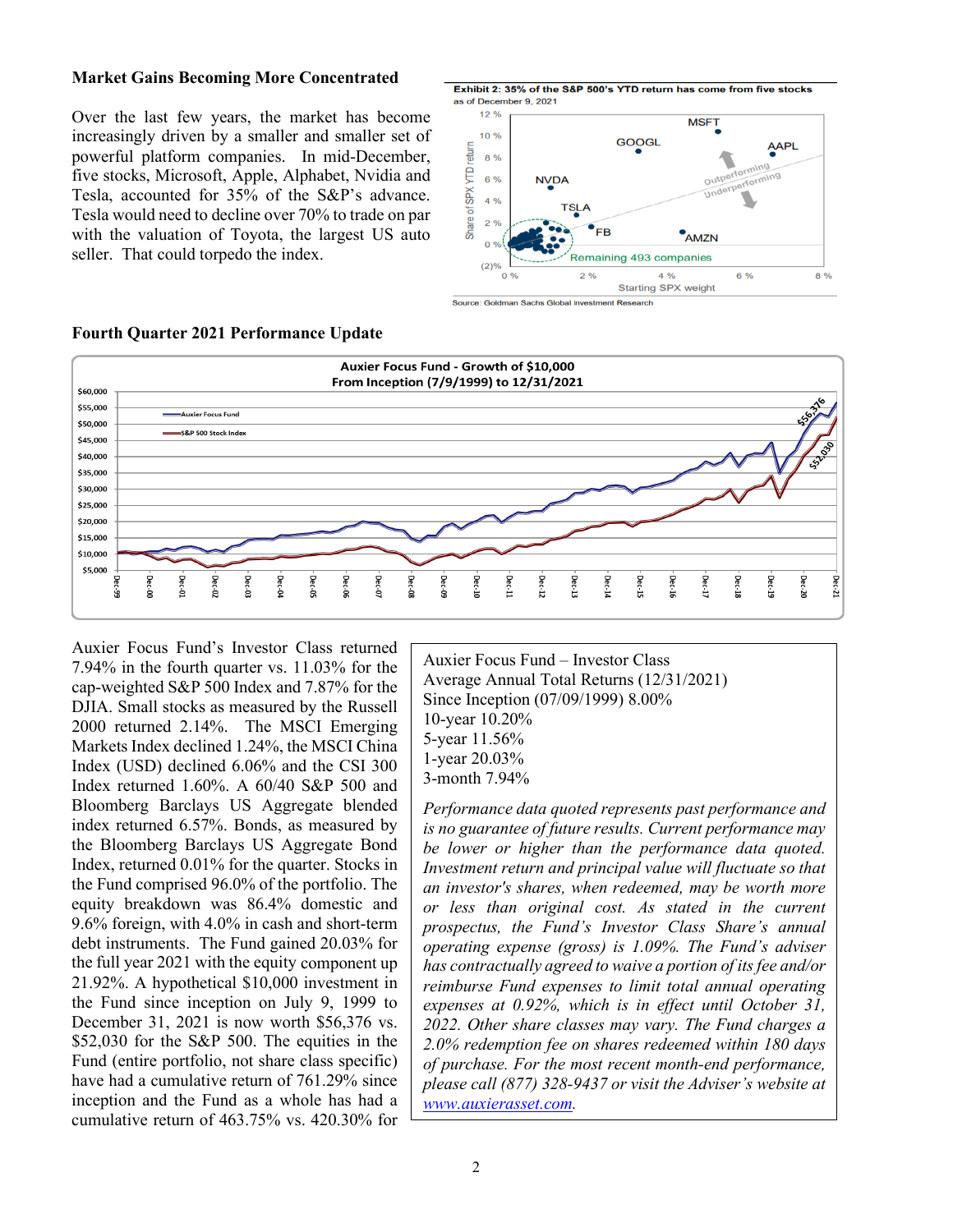the S&P. This was achieved with an average exposure to the market of 81.20% over the entire period. Our results are unleveraged.

## **Contributors to the quarter: Our outlook on sectors and positions with a positive impact on the portfolio for the quarter ended 12/31/2021.**

The healthcare industry was a positive contributor for the Fund during the quarter thanks to a renewed push to expand the Medicare and Medicaid programs. Health insurers UnitedHealth, Anthem and Cigna enjoy solid fundamentals. In the fourth quarter, UnitedHealth, the Fund's largest holding, grew their net income to \$4.19 billion

compared to \$2.35 billion in 2020. Over the last five years, UnitedHealth's Medicare Advantage enrollment has increased at an average of 13% annually and they expect to add another 600,000 to 650,000 new members in 2022. According to MedPAC, the total enrollment in the Medicare program is expected to increase from about 62 million in 2021 to 78 million by 2030. Medicaid enrollment already reached record highs of over 80 million earlier in the year and continued expansion will benefit insurers. While the recent spending bill has been paused, the current administration has made healthcare expansion a priority and will likely break up the previous bill into smaller parts, making it more likely to be passed. These companies have remained resilient with consistent top-line growth throughout 2021 despite the pandemic headwinds impacting many other companies and industries.

| Top Ten Equity Holdings      | % Assets |
|------------------------------|----------|
| UnitedHealth Group Inc.      | 7.2      |
| Microsoft Corp.              | 6.6      |
| Mastercard Inc.              | 5.1      |
| <b>Bank of America Corp</b>  | 3.3      |
| Kroger Co.                   | 3.2      |
| Bank of New York Mellon Corp | 3.2      |
| Anthem, Inc.                 | 3.2      |
| <b>Medtronic PLC</b>         | 3.0      |
| Philip Morris International  | 2.9      |
| Johnson & Johnson            | 2.8      |

In addition to strong top-line performance, valuations for these health insurance companies are still relatively low when compared to the overall market. Our pharmaceutical company holdings such as Pfizer and Johnson & Johnson have fared well during the pandemic due to their COVID-19 vaccines which have greatly boosted profits. Pfizer and Merck also each have pills recently approved by the FDA that are designed to treat COVID infection. Increased medical testing is driving gains at Becton Dickinson, Abbott Laboratories and Quest Diagnostics. Medical device companies like Medtronic and Zimmer Biomet are trading at attractive discounts as elective procedure volumes remain pressured and delayed. The pandemic-driven postponement of elective procedures will likely reverse as time goes on and the virus's impact lessens.

For the full year housing was exceptionally robust, driving strong gains in portfolio holdings Lowe's, Home Depot, FirstService and D.R. Horton.

### **Detractors to the quarter: Our outlook on sectors and positions with a negative impact on the portfolio for the quarter ended 12/31/2021.**

The fintech sector which for us would include companies like Visa and MasterCard has underperformed this quarter. Large amounts of capital have gone into the fintech space resulting in investments away from incumbents. BNPL (buy now pay later) became the hot payment disruptor, but regulators are now investigating this space as one third of users have already missed one payment. The Visa and Mastercard networks are very powerful. Together they process over 900 million transactions daily and benefit from higher goods inflation. Once cross border payments (mainly payments people make when traveling) return to normal the stocks should rebound. Rising interest rates should continue to benefit financial services stocks that suffered with the Fed's zero rate policy. In addition, nearly 72 million millennials are well on their way into adulthood, leading to an increase in household formations and the need for borrowing and other services. Companies we own such as Bank of America, Franklin Resources and Bank of New York Mellon are some that we feel will benefit from this environment. The pricing environment for property casualty insurers is the best since 2003. Beneficiaries that we believe are undervalued include Berkshire Hathaway, Travelers, AIG and Marsh & McLennan. Rising rates help to increase the value of insurance float too.

### **Positioning for Higher Inflation and Interest Rates**

The level of greed and irrational exuberance in many speculative parts of the market in November was the highest I have witnessed since March of 2000. On average, since 1950, there have been two 5% corrections and one 10% correction a year. These help to purge market excesses and bad behavior, while unwinding leverage. With the rapid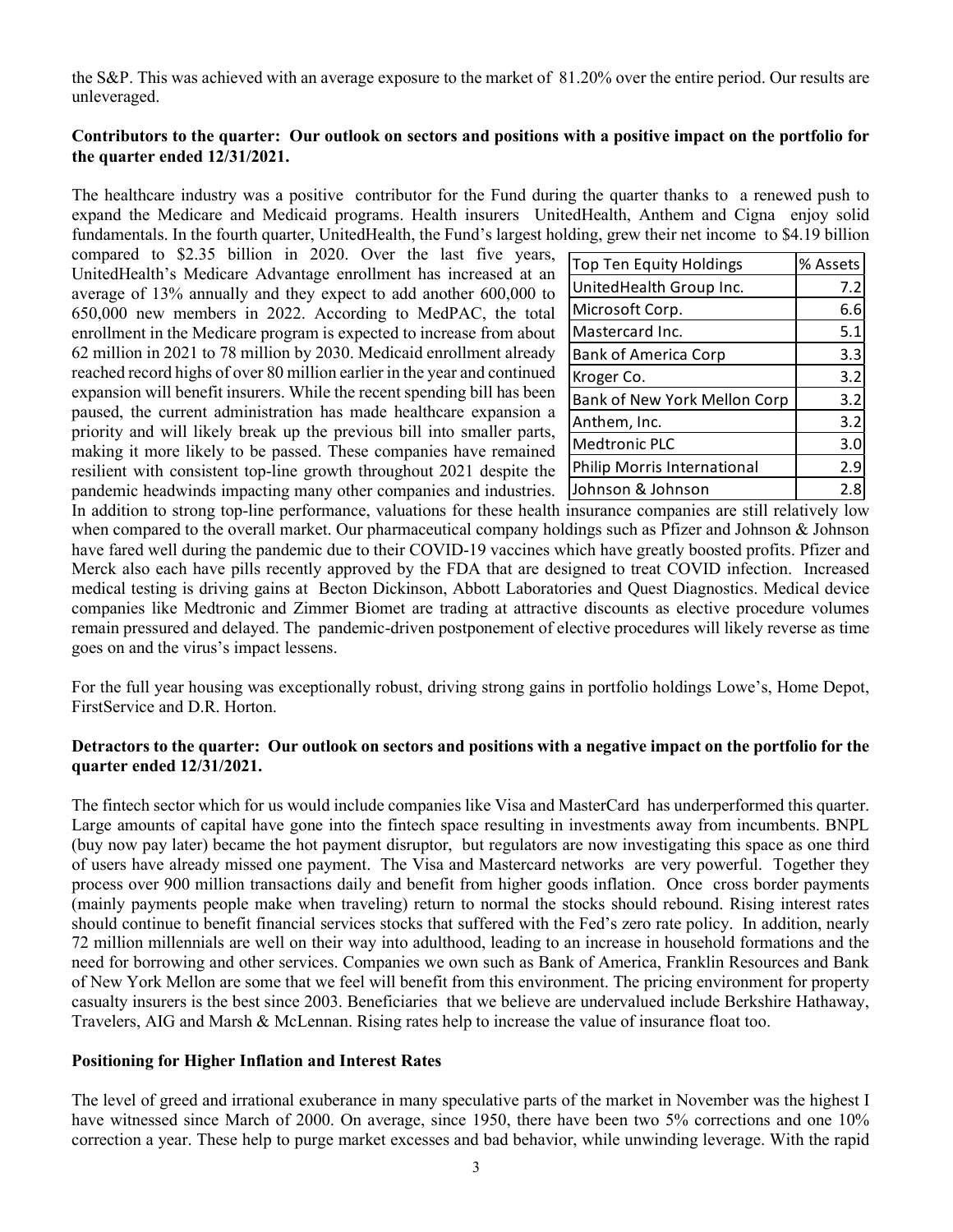growth in exchange traded funds and algorithmic trading, we expect to see much greater volatility, especially with interest rates rising. Our approach tends to offer better relative performance in flat to down markets where rational investment selection and cumulative knowledge can greatly mitigate risk. We have met more management teams this past year than in any other year to drill down deeper on the operating reality of the businesses we own. There are good bargains in smaller, quality names. The valuation of the Fund portfolio is 15 times 2022 earnings vs. 20 times for the market as measured by the S&P. We find it important to be mindful of the power of compounding. We always look at the downside risk first. A steady 8% gain over three years outperforms gains of 50% in year one, 50% in year two, and a declining 50% in year three. As of this writing over 42% of the Nasdaq stocks have declined 50% or more from their 52-week highs. A 90% decline requires a 1000% return to recover. When I first started in the business, inflation was running over 8%. I studied the prior 50 years to see what types of businesses survived and outperformed during high inflation. In general, winners had high integrity management, strong franchises with products and services in constant demand, high returns on equity, nominal mandatory capital spending, rapid inventory turns, strong balance sheets and growing free cash flow. I have seen some of these businesses purchased at bargain prices that led to double and occasionally triple play returns that trounced inflation in the past. The same company characteristics still dominate the Fund portfolio today.

## **In Closing**

I have found it helpful to study history and great investors who managed to endure and thrive during the most difficult economic conditions. J. Paul Getty, who did exceptionally well during the depths of the 1930s Great Depression, said, "For as long as I can remember, veteran businessmen and investors – I among them – have been warning about the dangers of irrational stock speculation and hammering away at the theme that stock certificates are deeds of ownership and not betting slips… The professional investor has no choice but to sit by quietly while the mob has its day, until the enthusiasm or panic of the speculators and non-professionals has been spent. He is not impatient, nor is he even in a very great hurry, for he is an investor, not a gambler or a speculator. The seeds of any bust are inherent in any boom that outstrips the pace of whatever solid factors gave it its impetus in the first place. There are no safeguards that can protect the emotional investor from himself."

We appreciate your trust.

### **Jeff Auxier**

*Before investing you should carefully consider the Fund's investment objectives, risks, charges and expenses. This and other information is in the prospectus, a copy of which may be obtained by calling (877) 328-9437 or visiting the Fund's website. Please read the prospectus carefully before you invest.*

**Fund returns (i) assume the reinvestment of all dividends and capital gain distributions and (ii) would have been lower during the period if certain fees and expenses had not been waived. Performance shown is for the Fund's Investor Class shares; returns for other share classes will vary. Performance for Investor Class shares for periods prior to December 10, 2004 reflects performance of the applicable share class of Auxier Focus Fund, a series of Unified Series Trust (the "Predecessor Fund"). Prior to January 3, 2003, the Predecessor Fund was a series of Ameriprime Funds. The performance of the Fund's Investor Class shares for the period prior to December 10, 2004 reflects the expenses of the Predecessor Fund.** 

The Fund may invest in value and/or growth stocks. Investments in value stocks are subject to risk that their intrinsic value may never be realized and investments in growth stocks may be susceptible to rapid price swings, especially during periods of economic uncertainty. In addition, the Fund may invest in mid-sized companies which generally carry greater risk than is customarily associated with larger companies. Moreover, if the Fund's portfolio is overweighted in a sector, any negative development affecting that sector will have a greater impact on the Fund than a fund that is not overweighted in that sector. An increase in interest rates typically causes a fall in the value of a debt security (Fixed-Income Securities Risk) with corresponding changes to the Fund's value.

Fund holdings and sector allocations are subject to change and should not be considered a recommendation to buy or sell any security.